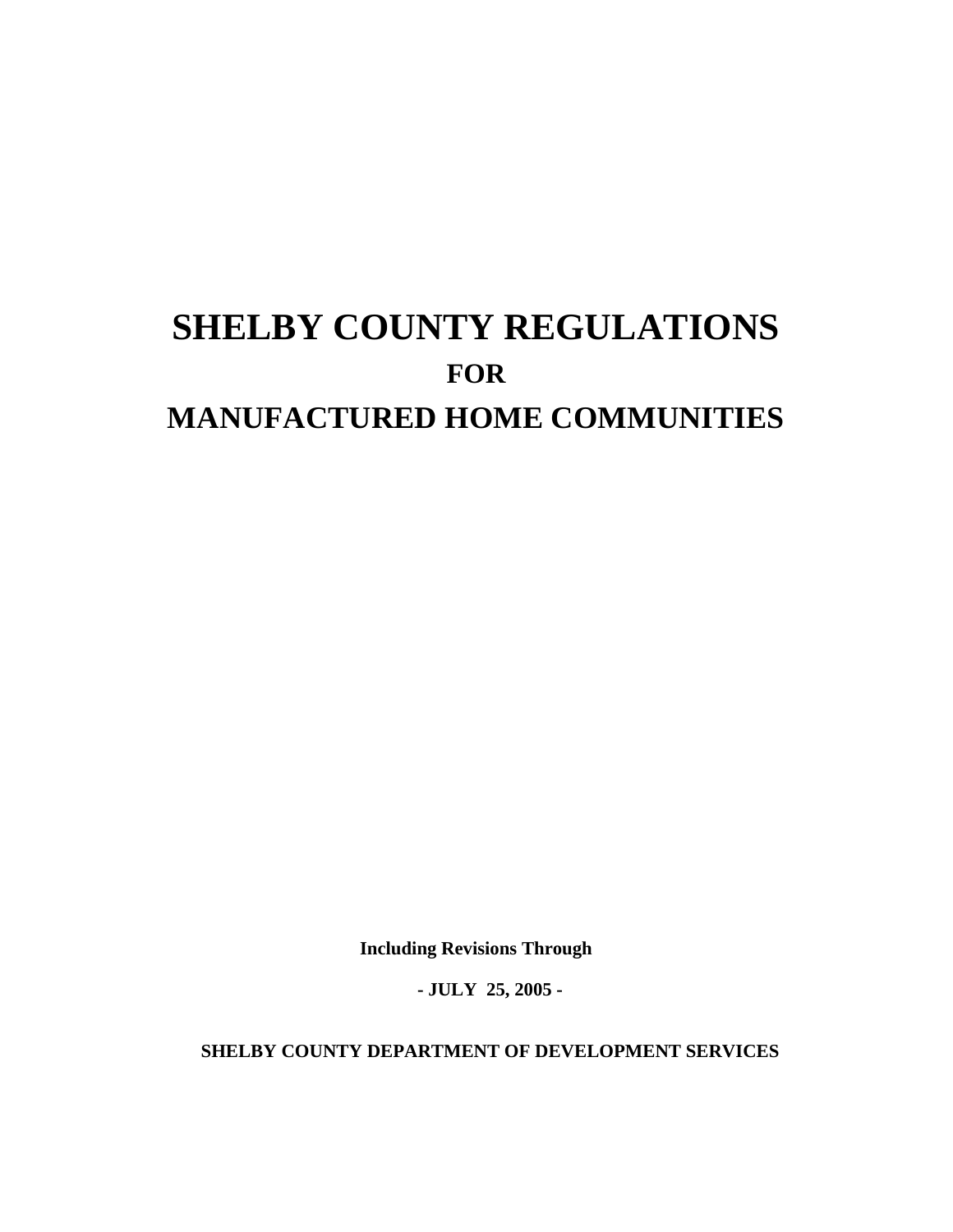# **§ 1.1 Purpose**

The purpose of these regulations is to provide supplemental standards and procedures specifically relevant to the development of manufactured home communities. The standards contained in this section rectify the design standards contained elsewhere in the Subdivision Regulations to make them more compatible with the particular needs of manufactured home communities.

# **§ 1.2 Definitions**

*Manufactured home.* A structure, originally designed to be transportable in one or more sections which is built on a permanent chassis, and designed to be used as a dwelling with or without permanent foundation, when connected to the required utilities, and includes plumbing, heating, air-conditioning and electrical systems contained therein.

*Manufactured home lot/site.* A parcel of land for the placement of a single manufactured home unit and for the exclusive use of its occupants.

*Manufactured home community.* A contiguous parcel of land under single or same ownership which has been planned, improved and used for the placement of two (2) or more manufactured homes for residential occupancy. The placement of manufactured homes on the property shall be by leasehold only, and no individual lots may be sold within the community without proper subdivision approval.

*Manufactured home stand.* That part of an individual lot/site which has been reserved or designed for the placement of one manufactured home unit.

*Mobile home.*See Manufactured home.

*Manufactured home community street.* A street which affords principle means of access to manufactured home lots/sites or auxiliary buildings from any adjacent public street.

*Skirting.* A durable material used to enclose the space from the bottom of the manufactured home to grade.

# **§ 1.3 Procedures**

- (a) *Community Plan.* A manufactured home community plan shall be developed and drawn to a scale of one (1) inch to one hundred (100) feet and shall include the following:
	- (1) The name of the rental community, the names and addresses of the owners and the names and addresses of the designer, engineer and/or surveyor.
	- (2) The date, scale and approximate north arrow.
	- (3) The boundaries of the rental community.
	- (4) The site plan of the community showing streets, street centerlines, direction and radius, driveways, open area, parking spaces, service buildings, water courses, easements, manufactured home spaces and other items as may be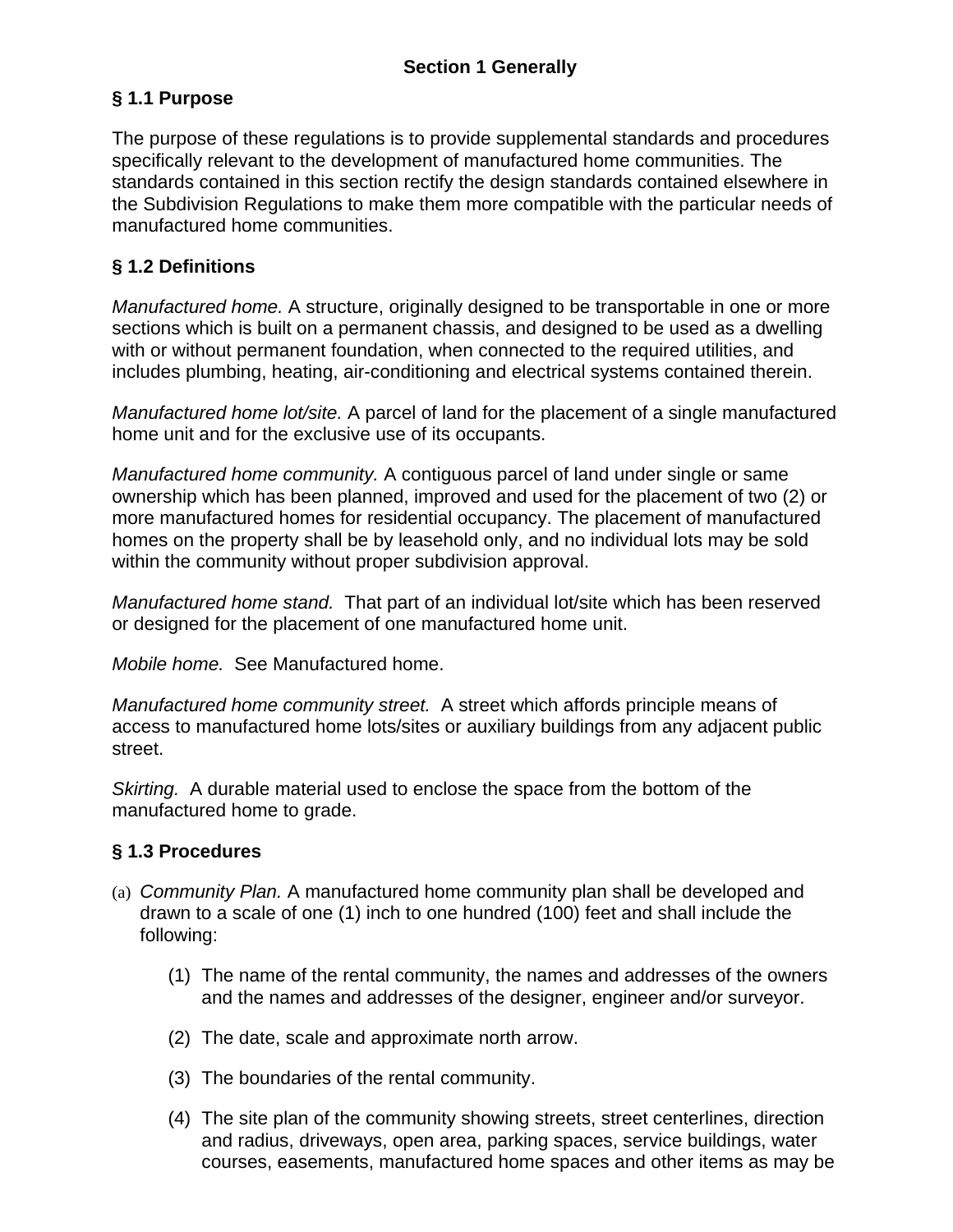required by the Director to assure compliance with the standards contained in these regulations.

- (5) Names of adjoining property owners.
- (6) The identification of all gas, water and sewage lines that will service the community. Street lights and solid waste containers shall also be included.
- (7) Surface water drainage plans.
- (8) Topographic survey.
- (9) Street profiles.
- (10) Typical road section.
- (11) Certification (seal) of registered surveyor and/or professional engineer.
- (b) *Review and Approval*. Before a permit is issued for construction of a manufactured home community, the community plan must be submitted to the Director of Planning and Development to be reviewed and approved according to the procedures contained in Article II of the *Subdivision Regulations of Shelby County*, except that recording of the community plan at the office of the Probate Judge of Shelby County shall not be required.
- (c) Should the community streets not be completed within two years of approval of the community plan, the Director shall notify the Department of Building Inspections Services that no further building or electrical permits for manufactured home units shall be released within the manufactured home community until such time as improvements are completed.

# **Section 2 Standards**

# **§ 2.1 Required Setbacks, Lot Area and Storage Buildings**

- (a) *Along public streets.* There shall be a 50 foot minimum building setback from the property line along all exterior park boundaries which abut a public street.
- (b) *Along rear and side property lines*. All community exterior boundaries not adjacent to a public street shall be provided with a 15 foot minimum building setback.
- (c) *Along community streets*. There shall be a minimum distance of 10 feet between the manufactured home and any abutting community streets.
- (d) *Minimum lot/site size.* Manufactured home lots/sites served by community or public water and sewer systems shall have a minimum lot width and area of Fifty (50) feet minimum width and 5,000 square feet minimum area.

Lots/sites not served by community or public water and sewer systems may have a larger minimum area requirement as otherwise provided in these regulations or as established by the Shelby County Health Department.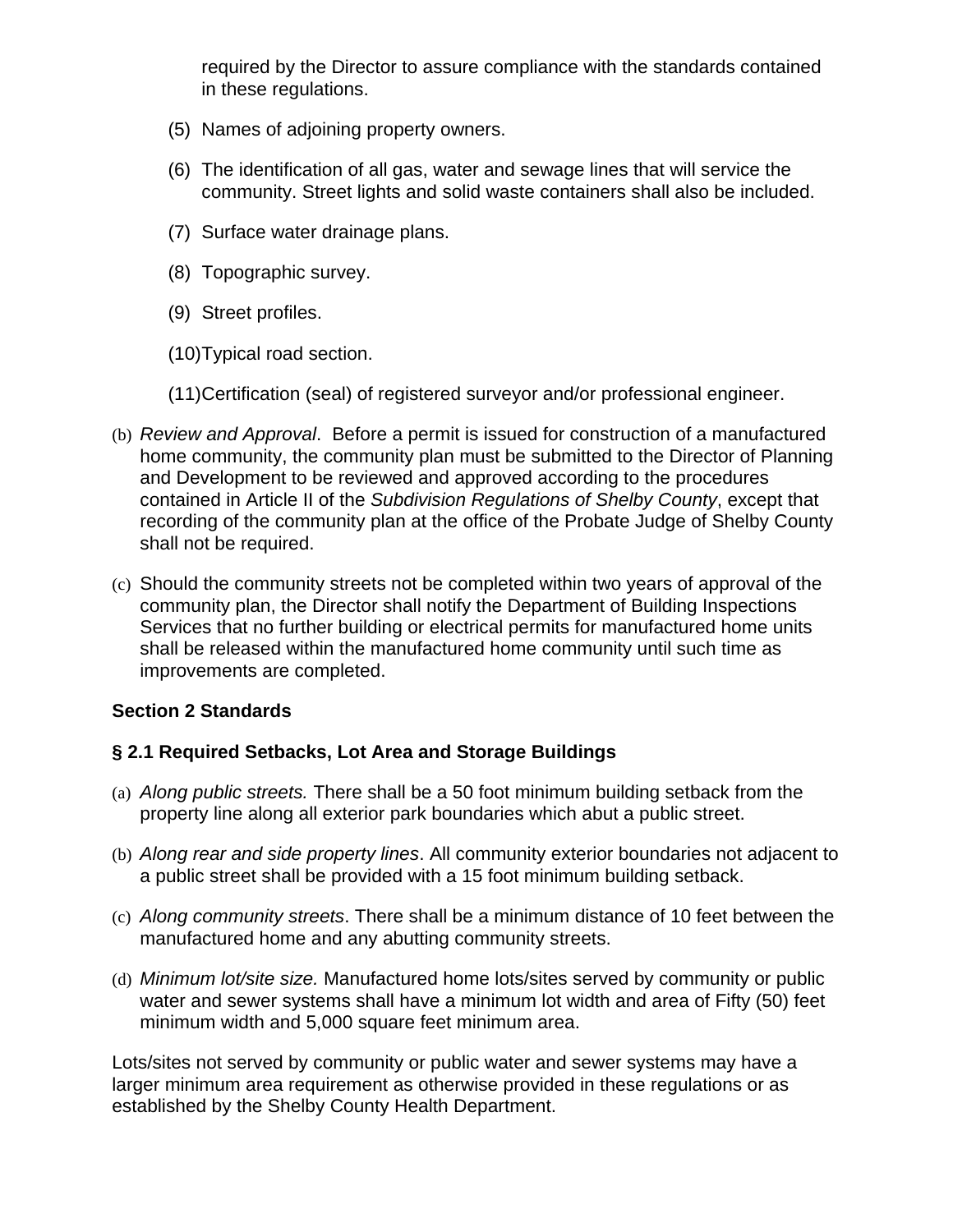- (e) *Community frontage and area requirements*. A manufactured home community shall front on a paved public street/road and shall have a minimum frontage of 50 feet and a minimum area of one acre.
- (f) *Paving, soil and ground cover requirements.* Exposed ground surfaces in all parts of every manufactured home community shall be paved, covered with crushed stone, or other solid material, or protected with grass or other vegetative cover that is capable of preventing soil erosion and of eliminating objectionable dust.
- (g) *Lot/site drainage requirements*. The ground surface in all parts of every manufactured home community shall be graded and equipped to drain all surface or storm water in a safe, efficient manner.
- (h) *Separation between manufactured homes*. Manufactured homes shall be separated from each other and from other buildings and structures by at least 20 feet. Porches and decks without tops or roof coverings may be excluded from this requirement, but such shall be suitably sized and constructed to allow proper emergency access if such are used as a main entrance.
- (i) *Separation between manufactured homes and off-site buildings*. The location of any manufactured home within a manufactured home community must be at least thirty (30) feet from any permanent residential building located outside the community unless separated therefrom by a natural or artificial barrier.
- (j) *Maximum height*. No building or structure erected or stationed in a manufactured home community shall have a height greater than 2 ½ stories or thirty five (35) feet.
- (k) *Recreation area.* There shall be provided a park and recreation area having a minimum of one hundred fifty (150) square feet for each manufactured home space. Areas shall be consolidated into usable recreation areas.

#### **§ 2.2 Manufactured Home Community Street System and Car Parking**

- (a) The entrance and exit street or streets shall be designed to provide safe and convenient access between the public street and the community interior street system.
- (b) *Community street system*. Community street systems shall meet the following standards:
	- (1) Community streets shall be platted with a space, not less than 30 feet wide, to accommodate streets, drainage structures and utilities, etc.
	- (2) Community streets that serve more than 200 vehicles per day shall be paved with plantmix asphalt or a more durable material to a width of not less than 22 feet. Community streets that serve no more than 200 vehicles per day for residential access only shall be paved to a width of not less than 18 feet and may be paved with double bituminous surface treatment. Vehicles per day shall be as determined in the most current publication of the Institute of Traffic Engineers concerning traffic generation.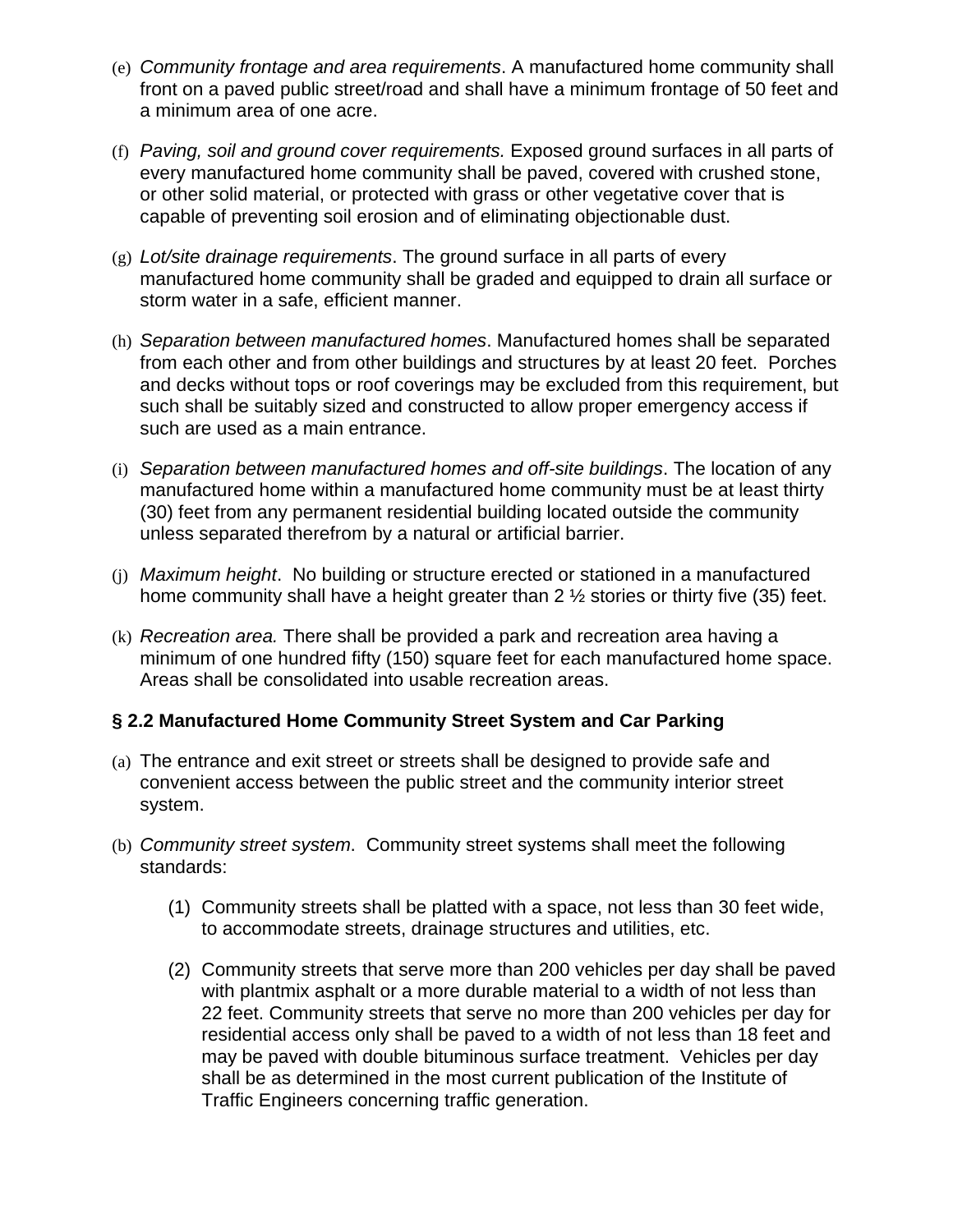- (3) Each manufactured home site shall be accessible from abutting streets for all essential and emergency uses by vehicular equipment, including equipment used by public protective agencies (fire, police and ambulance services).
- (4) The street layout shall be designed to provide for the continuous flow of traffic, with cul-de-sacs (minimum radius of 50 feet) being permissible. Streets shall be designed with a horizontal and vertical alignment which meets at least a twenty (20) mile-per-hour design speed.
- (5) Traffic control signs (stop, yield, and speed) shall be placed and maintained in good condition throughout the community where necessary.
- (6) Each street shall have a permanent sign installed with a designated name identifying each street.
- (7) Paving of community streets shall be completed within two years of approval of the final plat. Streets and parking areas shall be maintained by the owner, operator, and/or manager of the manufactured home community at all times.
- (c) *Parking.* Off-street parking areas or on-street parking lanes shall be provided for the use of park occupants and guests.
	- (1) A minimum of 400 square feet of parking is required for each lot/site for two (2) automobiles.
	- (2) Driveways shall have a minimum width of 10 feet.
	- (3) All off-street parking areas or spaces shall have direct access to a community street. No direct driveway access shall be permitted from manufactured home lots to any exterior street.

# **§ 2.3 Manufactured Home Stands and Required Improvement**

- (a) *Tie-Downs.* Each manufactured home shall have tie-downs or other devices securing the stability of the manufactured home based on the requirements of the manufacturer or the installation standards of the Alabama Manufactured Housing Commission.
- (b) *Foundations.* Foundations shall be installed in accordance with the standards set forth in the manufacturers set-up requirements, or the installation standards of the Alabama Manufactured Housing Commission.
- (c) *Skirting.* Installation of skirting on all manufactured homes shall be required. Installation shall be in accordance with the manufacturers installation instructions. Acceptable materials may include masonry, stone, metal, vinyl, or other materials manufactured for the purpose of skirting.

# **§ 2.4 Water Supply, Sewage and Refuse Disposal, and Electrical Equipment**

(a) *Water Supply*. An adequate and safe supply of potable water shall be provided for the manufactured home community. The source of the water supply shall either be through a public water system with the community connecting to the water lines, or when such a system is not available, the manufactured home community must be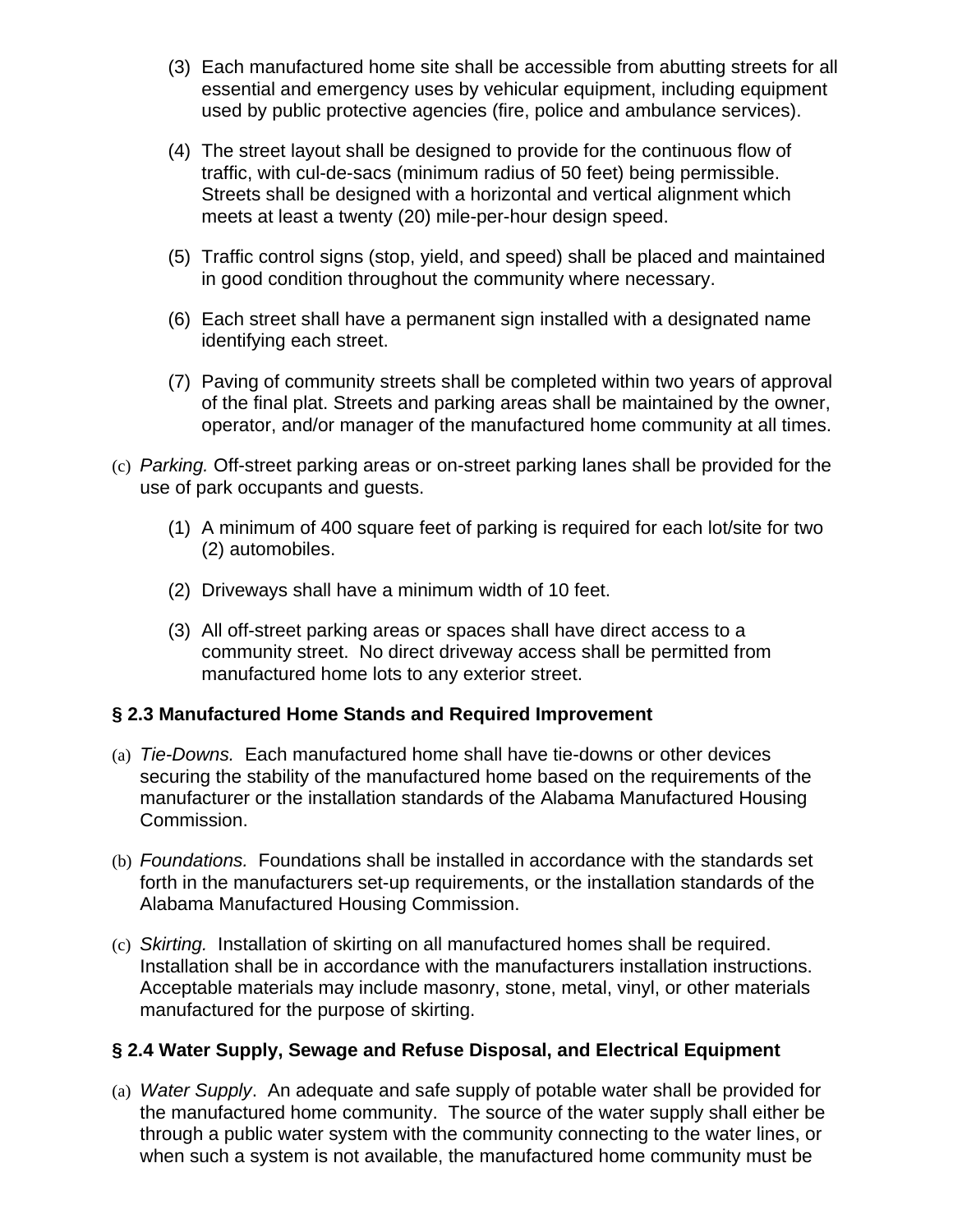serviced by a supply approved by the Alabama Department of Environmental Management or the Alabama Department of Public Health.

- (b) *Sewage disposal.* An adequate and safe sewage disposal system shall be provided in the manufactured home community. Collection systems, sewage treatment facilities or individual septic tank systems or other on-site systems shall be approved by the Alabama Department of Public Health or the Alabama Department of Environmental Management.
- (c) *Refuse disposal.* The storage, collection, and disposal of refuse in the manufactured home community shall be so conducted as to prevent health hazards, rodent harborage, or insect breeding areas and shall comply with all local, state and federal laws, rules and regulations.
- (d) *Electrical equipment and installation*. Lot/sites and communities shall have all equipment and installations designed, constructed and maintained in compliance with the requirements of the Shelby County Department of Building Inspection Services and all other local, state and federal laws, rules and regulations.
- (e) *Storm water drainage.* No manufactured home community or part thereof shall shed storm water runoff water, either as surface runoff or an outfall from storm sewerage structures, onto any adjoining land unless such runoff is contained within an existing drainage easement, ditch, structure or right-of-way. And provided further, that such existing drainage easement, ditch, structure or right-of-way provides outfall to an established drainage channel, as approved by the County Engineer.

# **Section 3**

# **§ 3.1.7 General Regulations**

- (a) *Nonconformities.* The lawful use of land as a manufactured home community existing at the time of the adoption of these regulations, although such use does not conform to the provisions herein, may be continued and shall not be subject to the requirements of these regulations, but if the manufactured home community is discontinued for a period of one year, it shall not then be reestablished except in conformity with these regulations. Any expansion or addition to an existing nonconforming manufactured home community shall be in conformity with these regulations.
- (b) *Supervision.* The owner or a duly authorized attendant or caretaker shall be in charge at all times to keep the manufactured home community, its facilities and equipment in a clean, orderly and sanitary condition.
- (c) *Violation and penalties.* Any person, firm, corporation or any agent, servant, employee, officer or contractor for any person, firm or corporation who shall violate any provision, requirement, term or condition of these regulations shall be subject to the remedies contained in *Subdivision Regulations of Shelby County*, Act 82-693 of the Legislature of Alabama as amended or Chapter 11-24, Code of Alabama. 1975.
- (d) *Conflicting resolutions.* When the provisions of these regulations are in conflict with or inconsistent with other applicable regulations of Shelby County, then these regulations shall prevail.